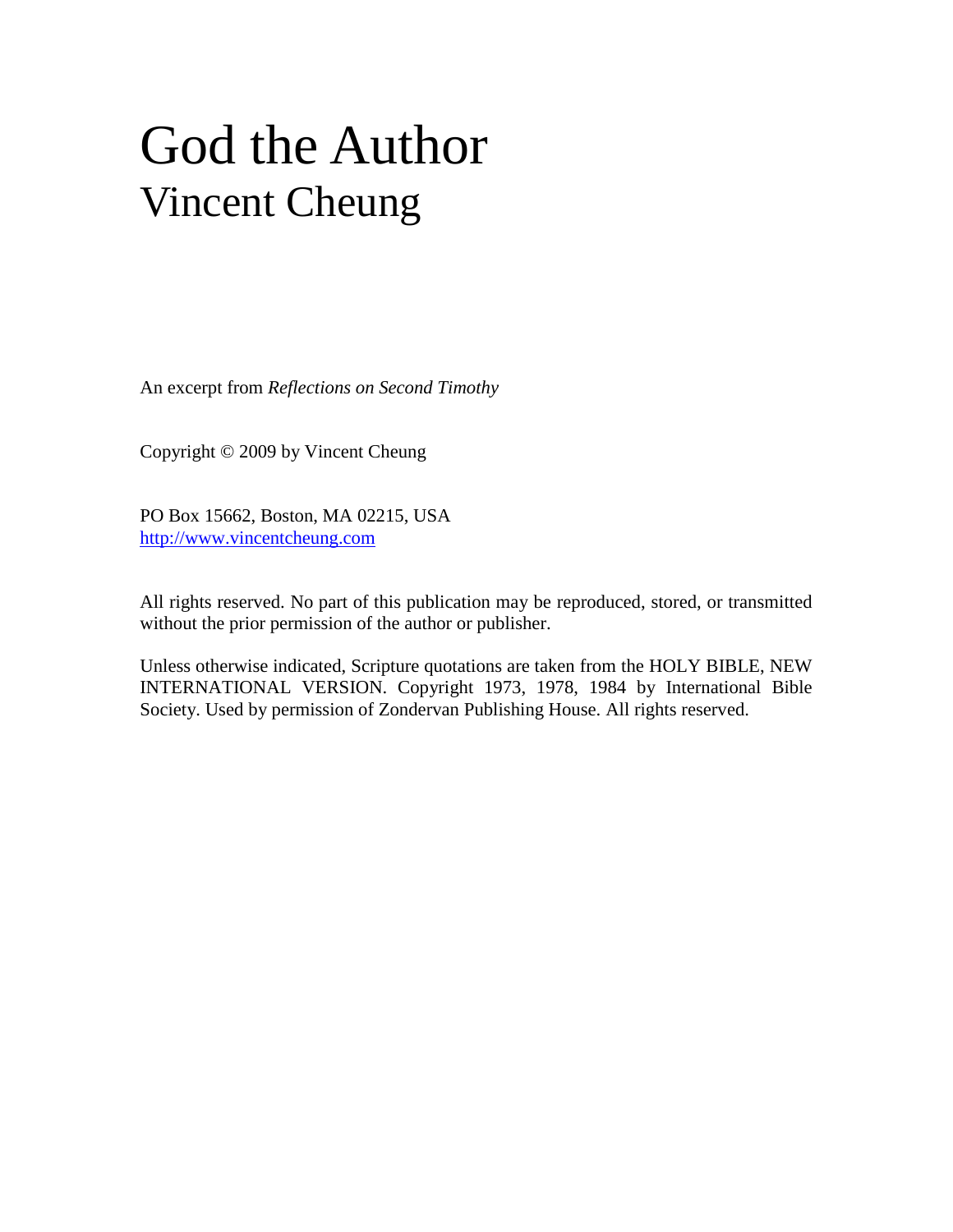**Paul, an apostle of Christ Jesus by the will of God, according to the promise of life that is in Christ Jesus,**

**To Timothy, my dear son:**

## **Grace, mercy and peace from God the Father and Christ Jesus our Lord. (2 Timothy 1:1-2)**

God is sovereign – the will of God is supreme. This does not mean only that he can control something if he wishes to, but it means that nothing can happen unless he decides that it should happen and then causes it to happen by an active and unstoppable power. The distinction is crucial. The failure to acknowledge it has resulted in absurdity and inconsistency even in those who consider themselves the champions of God's sovereignty. God not only *can* actively and directly decide and control everything – as if it is possible for him to *metaphysically* leave some things to regulate themselves – but God *does* actively and directly decide and control everything, including all human thoughts and actions, whether good or evil. This is true by necessity because God is the sole and the pervasive metaphysical power in existence.

Of course, this would mean that God is the *metaphysical* author of sin and evil. He was the one who created Satan good and perfect, and then turned his heart to evil. He was the one who created Adam good and perfect, and then caused Satan to tempt him (the Scripture says that God *himself* tempts no one, since to tempt is to persuade to do wrong, and for God to directly persuade someone to do something by definition renders that a righteous act; therefore, it is logically impossible for God to directly tempt anyone), caused Adam to succumb, and caused his heart to turn to sin. Theologians are horrified by this idea, and almost always attempt to distance God from evil. However, if we *metaphysically* distance God from evil, this means that there is another metaphysical power that causes evil. And this means that God is not in control of everything, which in turn means that this "God" is not God at all. In other words, contrary to the popular notion that it is blasphemy to suggest that God is the author of sin and evil, it is blasphemy to say that he is not. God must be the author of evil, or evil could never have come about. God must be the author of sin, or sin could never have happened.

This is very different from saying that God *is* evil. One does not imply the other. Rather, God is the one who defines good and evil, and evil is that which violates his moral precepts. Although evil has come about, the Bible still calls God good. This necessarily means that God has never imposed a moral precept upon himself stating that he must never cause his creatures to violate his moral precepts. Therefore, it is not evil for God to cause his creatures to violate his moral precepts, but it is evil for the creatures, caused by God, to violate these moral precepts.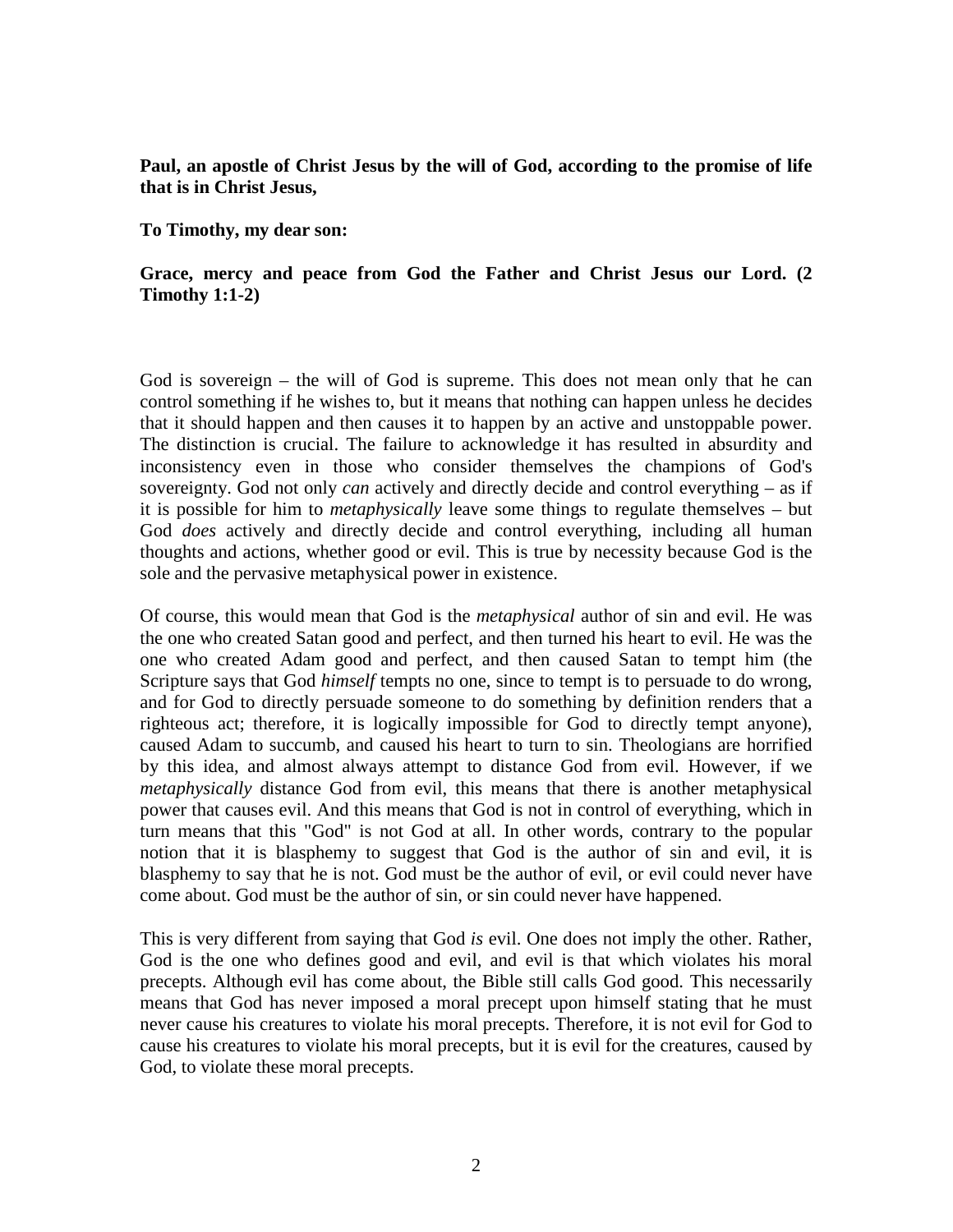As to why God would create evil, and to cause his creatures to violate his precepts, and then redeem some of them, it is surprising that even those theologians who are so fond of referring to the biblical story as the "drama" of redemption cannot see the answer to this. Ask a writer why there is opposition to the hero in his own story. Is the writer not in complete control of what happens in his world? If we follow the absurd theories of almost all the theologians, we would have to say that the villains spontaneously appear and write their own lines in his manuscript, and the writer has to direct his hero to conquer them. Or, perhaps the writer somehow "permits" the villains to appear and wreck havoc, but they come about without the writer's direct involvement in writing them into the story. The villains within the story take control of the pen to write themselves into the story, even before they exist in the story! Or, righteous characters within the story take control of the pen and write evil into themselves, even before there is any evil within them to move them to do this! One wonders if the characters are infinitely more powerful than the writer. So much for God's "passive" decree and "permission" of evil. In any case, if the Bible records the "drama" of redemption, and if God is the writer and director, then the reason, purpose, and meaningfulness of the existence of evil in a world where God possesses direct and complete control is automatically addressed, except for those who have no grasp of drama. Romans 9 says that God wishes "to make the riches of his glory known."

Suppose a writer thinks that it is time for Richard, a character in his story, to die. There are many ways he can make this happen. He can write, without any explanation, "Richard died." And Richard would be dead. He can drop a boulder from the sky and crush Richard into the ground. He can simply stop mentioning Richard, and although the readers and the other characters in the story might not be aware of it, he would be dead in the writer's mind. But we are here for drama, so let us make it more interesting. The writer can introduce Tom into the story. He covets Richard's wife, and in the course of a complicated and unlikely plot, Tom shoots Richard in the head and kills him.

It would be absurd to "metaphysically" distance the writer from the evil in this story by using Tom to explain the whole thing. The writer is the one who conceives Tom in his own mind and introduces him into the story. The writer is the one who makes him covet Richard's wife and then shoots Richard in the head. Moreover, the writer is the one who makes Richard die. This is the part that many theologians and philosophers forget when dealing with metaphysics. It is not really Tom who kills Richard. It is not really the bullet that kills Richard. In a story where the writer wields omnipotent power, Richard does not have to die just because someone shoots him in the head. And if Richard dies, the writer can raise him from the dead. In fact, the writer can raise Richard from the dead and have him kill Tom just by giving him a disapproving look.

This is why, as metaphysical explanations, so-called secondary causes are meaningless. When the discussion is limited to the relationships within the story, then it is acceptable to say that Tom kills Richard. But when a metaphysical explanation is needed, we must say that the writer causes Tom to pull the trigger, causes the bullet to launch from the gun, and causes Richard to die. These events are metaphysically independent, and are related only in the context of the story. That is, the relationship between these persons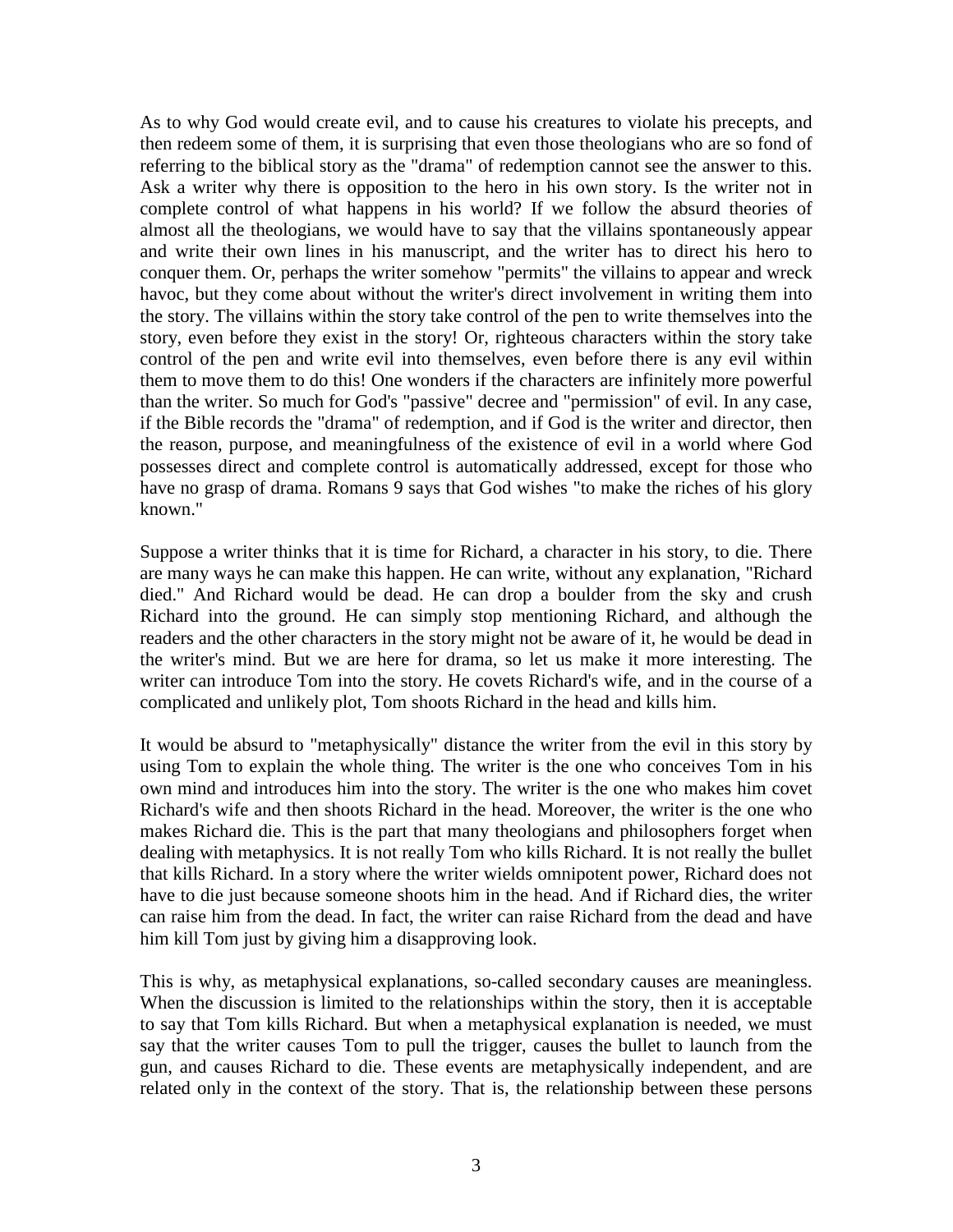and events exist only in the writer's mind, and is then written into the story. Any event occurs only by the direct cause of the writer. An object within the story cannot write its own lines and produce an effect on another object within the story.

It is true that the writer kills Richard by using Tom, and it is true that Tom voluntarily shoots Richard. Tom acts on the strongest desire of the moment, and is not coerced by any other factor *within* the story. In fact, he is not even coerced by the writer, but this does not mean that he has free will, and it would be silly to mention that his desire and action are "compatible" with the writer's control, because the writer is the one who writes in the desire and action in the first place. Compatibilism is not so much false as it is irrelevant, because it misses the point. He is not coerced by the writer because coercion requires resistance in the one coerced, but Tom does not even have the freedom to exhibit any resistance to the writer's will. His desire is written into his mind by the writer, and then an action that is consistent with this desire is written into the story. To say that Tom's desire, choice, and action are compatible with the writer's authorship is to say nothing more than that the writer is compatible with himself, or that the exercise of his control is compatible with his possession of this control. This is irrelevant and unhelpful to the compatibilist's agenda.

Unless Tom is free *from the writer*, Tom is not free in any meaningful sense of the word. He might be free from other characters in the story, but even this is so only because the writer makes it so. Within the story, there is indeed an apparent relationship between Tom's action, the physics of the gun and the bullet, and Richard's death. But again, this is so only because the writer makes it so in that particular instance. In other words, there is no *necessary* relationship between Tom's action or the bullet, and Richard's death. The relationship is established, in appearance if you will, for the purpose of the story, or drama. In reality, the will of the writer is the sole explanation for any condition or event in the novel.

Tom possesses a relative freedom – he is free from the control or interference of other objects and characters in the story to the extent that the writer decides that he should be free from them. This relative freedom has nothing to do with Tom's moral responsibility toward the writer. If Tom is held accountable for anything, it is because the writer decides to hold him accountable, not because Tom possesses some kind of freedom. The writer is able to hold him accountable precisely because Tom is not free. If Tom is entirely free, even from the writer, then Tom would be accountable to no one. Tom's moral responsibility rests entirely on the writer's sovereignty and decision. As it is, the writer can express his disapproval of adultery and murder by arranging an especially gory fate for Tom. If he wishes to introduce a spiritual dimension, the writer can even send Tom straight to hell in the story.

Although the writer is the active and direct cause of Tom's adultery and murder, it would hardly be right to accuse the writer of these crimes, since the writer himself has not committed adultery and murder, and there is no law in the writer's world (outside of the story) stating that a writer may not write adultery and murder into his novel. Tom,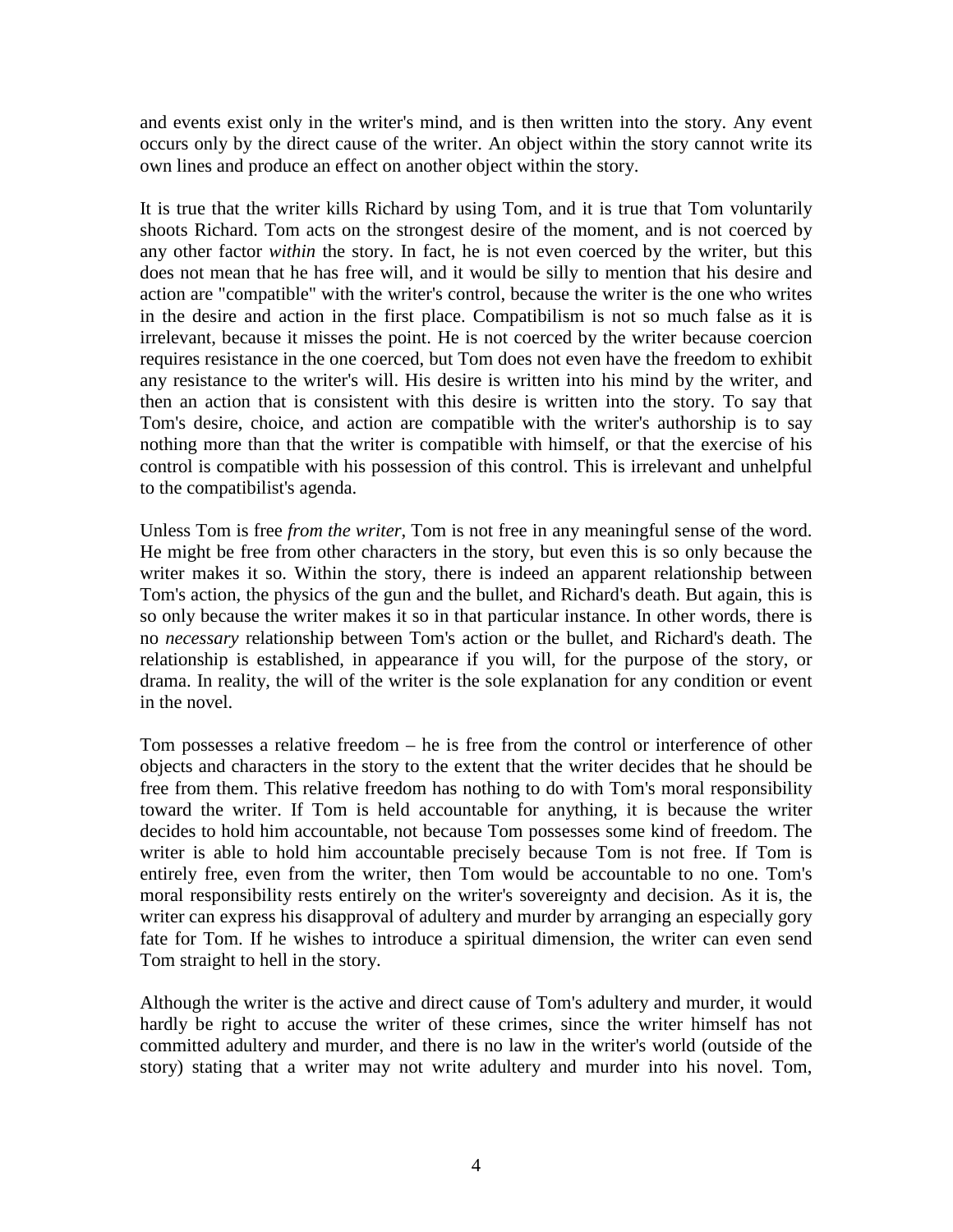however, committed both, since the world of the story disapproves of both and enforces laws against both.

You may complain that all this rings true when it comes to writing a novel, but we are not mere characters in a story. Well, God is not a man, and when he writes a story, he is not limited to ink and paper. Nevertheless, if you resist my analogy, you can deal with the one Paul uses in Romans 9 where we are just a lump of clay. Does this help you at all, or does it commit us to my view even more? He says that God introduces sin, evil, and conflict against himself and his people (v. 17-18), because he wishes "to show" (v. 22- 23). You say, "What, then, all this for a show? Why does he still blame us? How can a character resist the writer?" But who are you to complain? Shall a character say to the writer, "Why did you make me like this?" (v. 20). The writer has the right and the power to display his values and talents any way he wishes (v. 21).

I am telling you what happened to Paul. He writes that he was an apostle of Christ Jesus "by the will of God." The phrase itself can refer to God's decree or precept. That is, it can refer to either God's eternal decision that Paul would be an apostle, or to God's temporal command that Paul should be an apostle. It seems that the phrase in our passage refers to God's decree. God has decreed all things before the creation of the world, and he conceived of Paul and foreordained that he would become an apostle. He writes that he was set apart at birth (Galatians 1:15), but he was not born a Christian. John the Baptist was filled with the Spirit while he was still in his mother's womb, but Paul lived the life of a murderer up until the Lord Jesus confronted him. Both were ordained by will of God, but God decreed different lives for them.

It was not that God "allowed" Paul to roam free until Acts 9. He was just as much in control of Saul the Pharisee as he was John the Baptist. His plan demanded that Paul was the way he was before his conversion. And Paul tells us at least part of the reason: "But for that very reason I was shown mercy so that in me, the worst of sinners, Christ Jesus might *display* his unlimited patience *as an example* for those who would believe on him and receive eternal life" (1 Timothy 1:16). Paul's drama of conversion serves God's broader drama of redemption. God had foreordained that Paul would become an example of a great sinner who would receive mercy, so that "Christ Jesus might display his unlimited patience." Again, it is for the sake of the "show," the drama. But for that to happen – for Paul to become a great sinner who receives mercy – he must first live as "the worst of sinners." It was not an accident that Paul became a display of divine mercy, nor can we explain this by some ridiculous theory of concurrence or compatibilism. No, it was his foreordained destiny. God planned it, and God made it happen – all of it.

At the appointed time, the Lord Jesus appeared to Paul and confronted him. Paul finally realized that he was wrong all along, and that Jesus was in fact the Christ foretold by all the prophets. Now Christ commanded him to change the whole course of his life, and commissioned him to become an apostle. The will of God was that he would become the most effective and prolific representative of the faith in the early church. Now, the writer has no need for Tom if he wishes to kill Richard, but it is his story and he can write it any way he wishes. In the same way, God has no need for men to accomplish his wishes, but